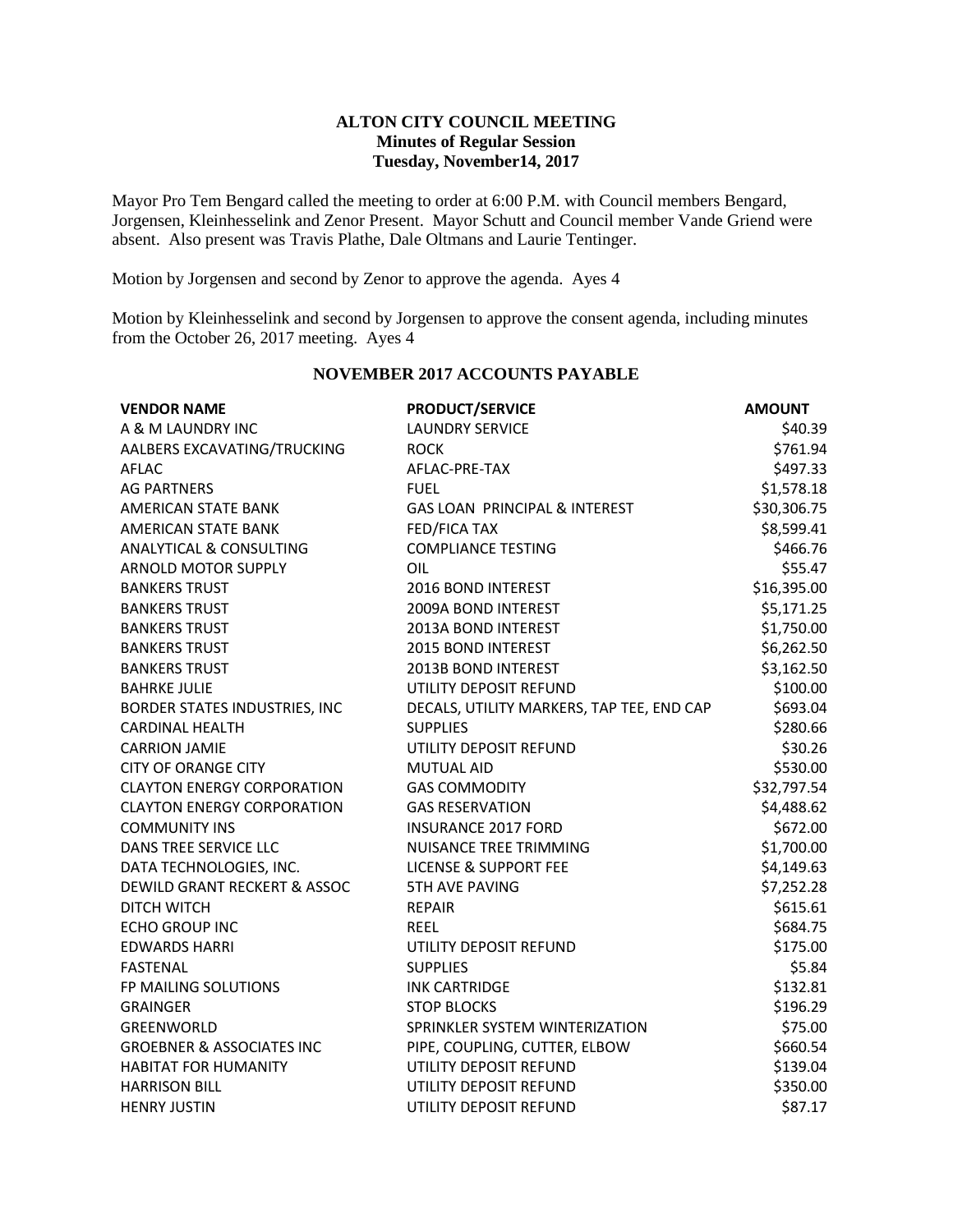| <b>HOLIDAY INN</b>                | <b>IMFOA CONFERENCE</b>             | \$393.35             |
|-----------------------------------|-------------------------------------|----------------------|
| <b>HUBERS WICK</b>                | UTILITY DEPOSIT REFUND              | \$225.00             |
| IOWA ASSN. OF MUNICIPAL UTIL      | <b>BIENNIAL REPORT</b>              | \$90.00              |
| <b>IOWA FINANCE AUTHORITY</b>     | <b>SRF INTEREST</b>                 | \$393.75             |
| <b>IOWA ONE CALL</b>              | <b>LOCATES</b>                      | \$36.90              |
| IOWA RURAL WATER ASSN.            | <b>DUES</b>                         | \$275.00             |
| <b>IOWA STATE TREASURER</b>       | <b>STATE TAX</b>                    |                      |
| <b>IPERS COLLECTIONS</b>          | <b>IPERS</b>                        |                      |
| <b>JASPER JESSE</b>               | UTILITY DEPOSIT REFUND              |                      |
| KLAY, VELDHUIZEN, BINDNER, DEJONG | <b>LEGAL FEES</b>                   | \$225.00<br>\$502.00 |
| <b>KOPETSKYS ACE</b>              | <b>FASTENERS</b>                    | \$4.19               |
| KRIZ-DAVIS CO.                    | SECONDARY WIRE, COMPRSLEEVE, CUTTER | \$1,558.74           |
| <b>L &amp; M ENTERPRISES</b>      | <b>VECTOR SAFETY SHIRTS</b>         | \$6.00               |
| MASQUAT KENNETH & TONYA           | UTILITY DEPOSIT REFUND              | \$330.00             |
| METERING & TECHNOLOGY SOL         | METER, GASKETS                      | \$1,929.97           |
| MID SIOUX OPPORTUNITY             | PROJECT SHARE                       | \$20.00              |
| MIDAMERICAN ENERGY                | <b>STREET LIGHTS</b>                | \$220.67             |
| <b>MIDWEST FIRE &amp; REPAIR</b>  | <b>ANNUAL PUMP SERVICE</b>          | \$1,229.80           |
| MIKES WELDING & REPAIR            | <b>SUPPLIES</b>                     | \$72.10              |
| MISSOURI RIVER ENERGY SERVICES    | <b>ELECTRIC</b>                     | \$52,779.76          |
| MOORE JOSH                        | UTILITY DEPOSIT REFUND              | \$250.00             |
| <b>MUNICIPAL UTIL-BILLS</b>       | <b>UTILITIES</b>                    | \$1,130.57           |
| <b>NAPA ORANGE CITY</b>           | <b>HOSE</b>                         | \$201.72             |
| NEAL CHASE LUMBER CO              | <b>SUPPLIES</b>                     | \$303.86             |
| <b>NESSA JACOB</b>                | UTILITY DEPOSIT REFUND              | \$150.00             |
| NOTEBOOM ELECTRIC                 | LAMP                                | \$164.22             |
| ORANGE CITY MUNICIPAL UTILITIES   | <b>BULK WATER</b>                   | \$6,206.16           |
| <b>OLDENKAMP KENNELS</b>          | <b>KENNELING</b>                    | \$120.00             |
| ONE OFFICE SOLUTION               | <b>OFFICE SUPPLIES</b>              | \$333.31             |
| ORANGE CITY HEALTH SYSTEM         | PARAMEDIC ASSIST, DRUG TEST         | \$159.50             |
| <b>ORANGE CITY SANITATION</b>     | <b>GARBAGE HAULING</b>              | \$6,638.30           |
| <b>PAYROLL</b>                    | PAYROLL CHECKS 10/31/2017           | \$25,138.63          |
| PETTY CASH                        | <b>POSTAGE</b>                      | \$23.88              |
| PLUIM PUBLISHING CO., INC         | <b>FIRE AD</b>                      | \$463.30             |
| REHAB SYSTEMS INC.                | <b>MANHOLE REHAB</b>                | \$4,375.00           |
| <b>RICE SIGNS</b>                 | <b>STREET SIGNS &amp; MOUNTS</b>    | \$2,506.50           |
| SIOUXLAND PRESS                   | <b>PUBLICATIONS</b>                 | \$205.94             |
| SKARSHAUG TESTING LAB.            | <b>SAFETY TESTING</b>               | \$50.44              |
| <b>SOLSMA ANGELA</b>              | UTILITY DEPOSIT REFUND              | \$325.00             |
| SPALDING CATHOLIC SCHOOL          | <b>ELECTRIC REBATE</b>              | \$302.70             |
| <b>LAURIE TENTINGER</b>           | <b>MILEAGE</b>                      | \$288.36             |
| <b>TREASURER - STATE OF IOWA</b>  | <b>SALES TAX</b>                    | \$2,960.00           |
| TRITECH EMERGENCY SYSTEMS         | <b>RESCUE BILLING</b>               | \$137.50             |
| <b>BILLIE TYLER</b>               | UTILITY CONNECTION REBATE           | \$700.00             |
| U. S. POSTMASTER                  | <b>POSTAGE</b>                      | \$500.00             |
| UNITYPOINT CLINIC-OCC MED         | <b>DRUG TEST</b>                    | \$37.00              |
| USA BLUE BOOK                     | <b>BUFFER POUCHES</b>               | \$90.53              |
| UTILITY EQUIPMENT CO.             | <b>CURB BOX</b>                     | \$57.24              |
| UTILITY SALES & SERVICE           | SE LOOPING                          | \$316.14             |
| VAN HOLLAND LAWN SERVICE          | <b>5TH AVE PROJECT</b>              | \$3,439.20           |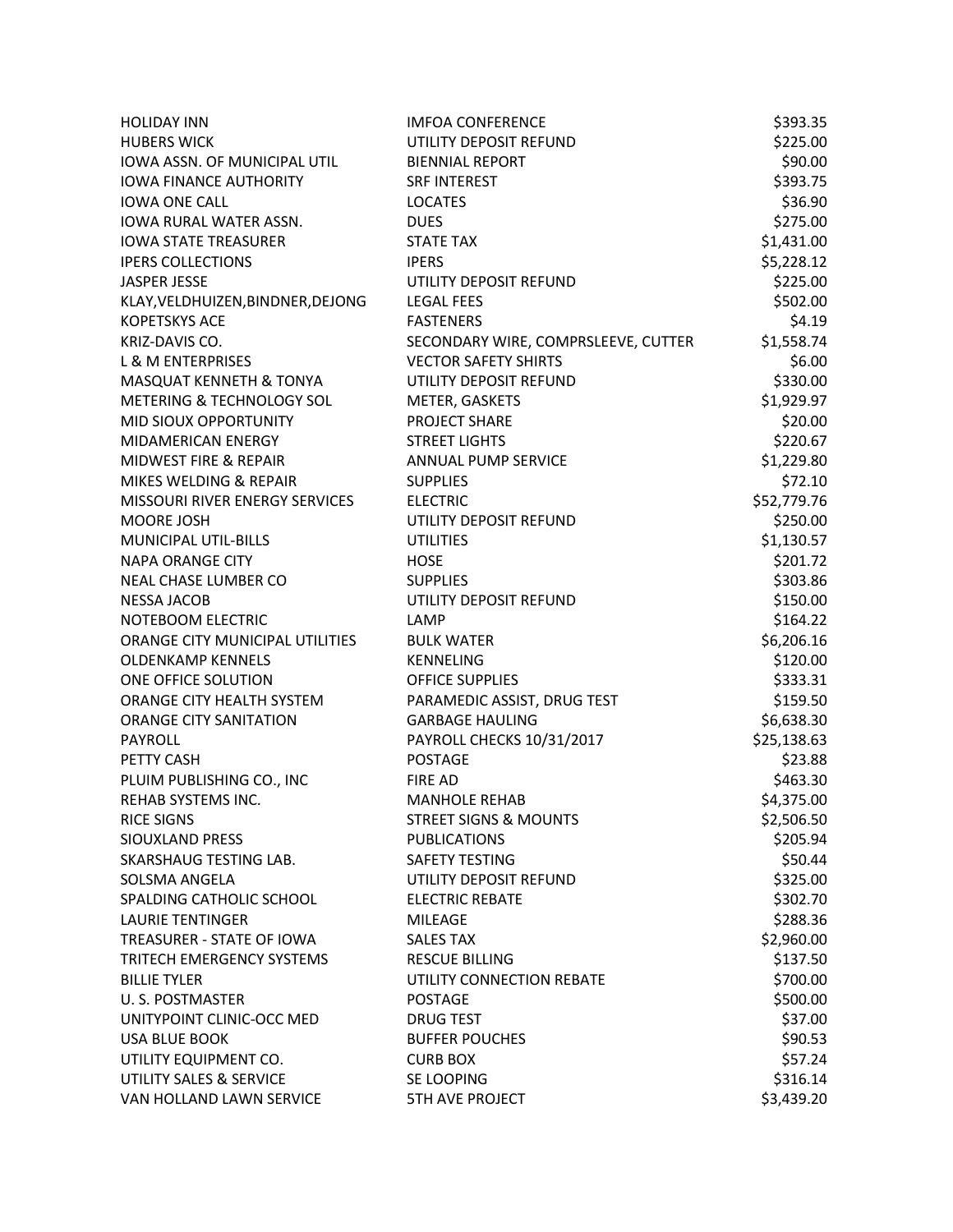| <b>VANROEKEL HOLLY</b>          | UTILITY DEPOSIT REFUND        | \$200.00     |
|---------------------------------|-------------------------------|--------------|
| VANWYK JOSHUA                   | UTILITY DEPOSIT REFUND        | \$200.00     |
| <b>VANDER POL EXCAVATING</b>    | SE WATER MAIN LOOP            | \$31,976.73  |
| <b>VERIZON</b>                  | <b>CELL PHONES</b>            | \$279.91     |
| <b>VISA</b>                     | <b>TRAVEL &amp; TRAINING</b>  | \$571.22     |
| <b>WATERBURY DONNA</b>          | UTILITY DEPOSIT REFUND        | \$365.00     |
| <b>WELLMARK BLUE CROSS/BLUE</b> | <b>GROUP INSURANCE</b>        | \$6,752.60   |
| WESCO DISTRIBUTION, INC.        | SECONDARY CONNECTORS          | \$449.40     |
| <b>WEST IOWA TELEPHONE</b>      | TELEPHONE, INTERNET, FAX      | \$560.53     |
| WILLIAMS & CO                   | <b>AUDIT</b>                  | \$500.00     |
| <b>ZEILENGA DONALD</b>          | UTILITY DEPOSIT REFUND        | \$200.00     |
|                                 | TOTAL ACCOUNTS PAYABLE CHECKS | \$297,445.30 |

**AUDIT REPORT:** Justin Jacobsma from Williams and Company reviewed the June 30, 2017 Audit Report with the Council. In the Auditors opinion, the financial statements present fairly, and Justin stated the City Staff has done a thorough job reporting the finances as well as maintaining the City's financial position.

Jacobsma left at 6:10.

#### **UTILITIES:**

#### **RESOLUTION 17-37 "RESOLUTION APPROVING THE FACILITY PLAN FOR THE WASTEWATER FACILITY IMPROVEMENT PROJECT"** was introduced and moved for adoption by Council Member Bengard. Kleinhesselink seconded the motion to adopt.

Upon roll call vote, the following was recorded: Ayes: Bengard, Jorgensen, Kleinhesselink, Zenor Nays: None Absent: Vande Griend

Whereupon the Mayor Pro Tem declared the Resolution duly adopted.

Ordinance 844 was introduced by Council Member Kleinhesselink.

### **ORDINANCE 844 "AN ORDINANCE AMENDING THE CODE OF ORDINANCES OF THE CITY OF ALTON, IOWA 2002 BY AMENDING PROVISIONS PERTAINING TO THE MUNICIPAL WATER UTILITY RATES"**

Motion by Council Member Zenor that the reading just had to be the first and the Council dispense with the statutory provision that this Ordinance be fully and distinctly read on three different days as provided by section 380.3 of the Code of Iowa. Motion was duly seconded by Council Member Jorgensen.

On roll call vote: Ayes: Bengard, Jorgensen, Kleinhesselink, Zenor Nays: None Absent: Vande Griend

And the Mayor Pro Tem declares the motion duly carried.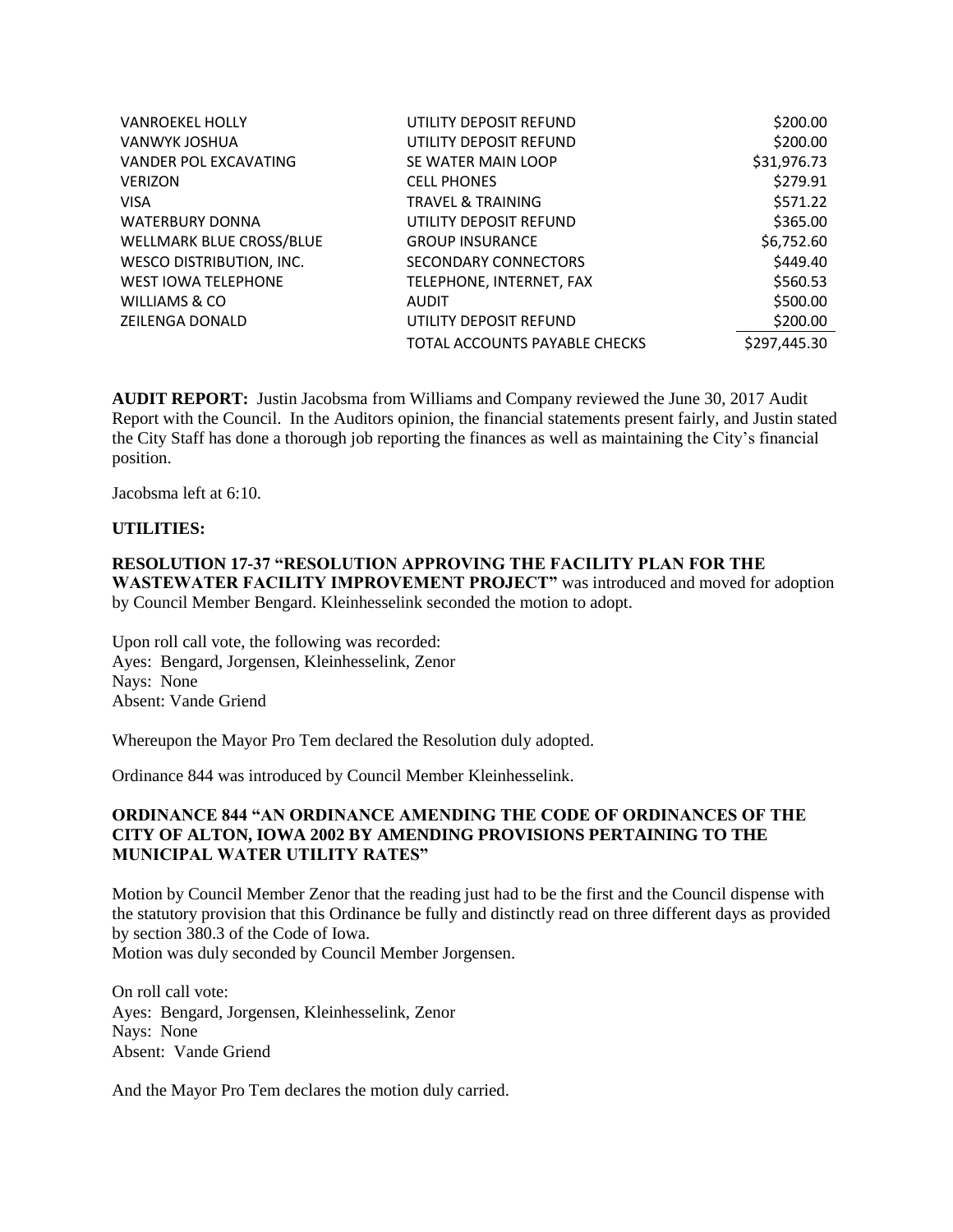Motion by Kleinhesselink that title of said bill for Ordinance be approved as set out and said bill for Ordinance 844 be adopted and placed on its final passage. Council Member Bengard seconded the foregoing motion.

On roll call vote: Ayes: Bengard, Jorgensen, Kleinhesselink, Zenor Nays: None Absent: Vande Griend

The Mayor Pro Tem declares the motion duly carried and will forthwith sign he said Ordinance and the Clerk will add his attestation thereto, said Ordinance being adopted.

Ordinance 845 was introduced by Council Member Bengard.

## **ORDINANCE 845 "AN ORDINANCE AMENDING THE CODE OF ORDINANCES OF THE CITY OF ALTON, IOWA 2002 BY AMENDING PROVISIONS PERTAINING TO THE MUNICIPAL SANITARY SEWER UTILITY RATES"**

Motion by Council Member Bengard that the reading just had to be the first and the Council dispense with the statutory provision that this Ordinance be fully and distinctly read on three different days as provided by section 380.3 of the Code of Iowa. Motion was duly seconded by Council Member Zenor.

On roll call vote: Ayes: Bengard, Jorgensen, Kleinhesselink, Zenor Nays: None Absent: Vande Griend

And the Mayor Pro Tem declares the motion duly carried.

Motion by Kleinhesselink that title of said bill for Ordinance be approved as set out and said bill for Ordinance 845 be adopted and placed on its final passage. Council Member Jorgensen seconded the foregoing motion.

On roll call vote: Ayes: Bengard, Jorgensen, Kleinhesselink, Zenor Nays: None Absent: Vande Griend

The Mayor Pro Tem declares the motion duly carried and will forthwith sign he said Ordinance and the Clerk will add his attestation thereto, said Ordinance being adopted.

Oltmans informed the Council it was the recommendation of the Engineer to accept the work as complete for the SE Water Loop Improvements done by Vander Pol Excavating, LLC.

**RESOLUTION 17-38 "A RESOLUTION OF THE CITY COUNCIL OF ALTON, IOWA ACCEPTING WORK"** was introduced and moved for adoption by Council Member Jorgensen. Zenor seconded the motion to adopt.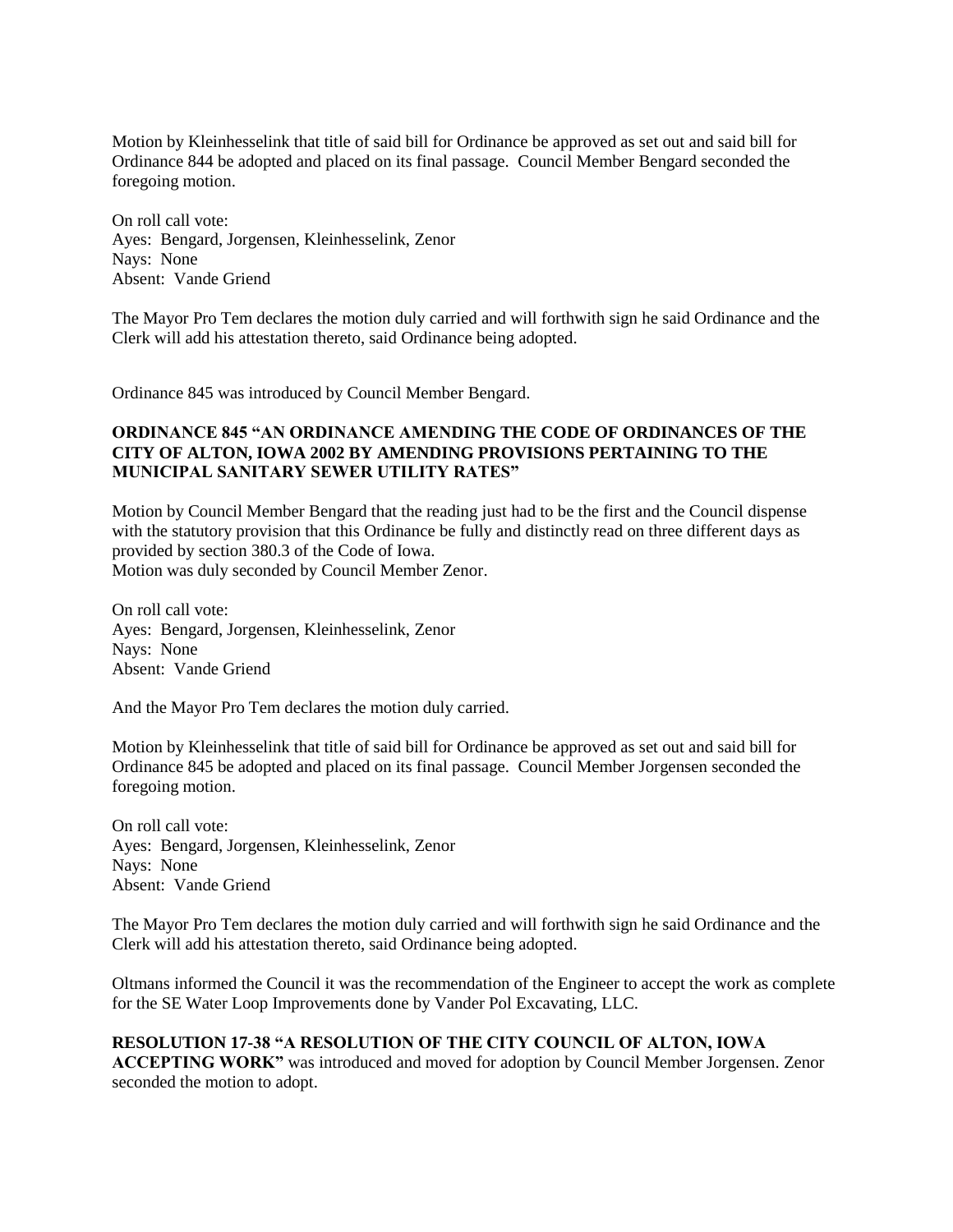Upon roll call vote, the following was recorded: Ayes: Bengard, Jorgensen, Kleinhesselink, Zenor Nays: None Absent: Vande Griend

Whereupon the Mayor Pro Tem declared the Resolution duly adopted.

**LIQUOR LICENSE**: The Double D Bar submitted a request for renewal of their liquor license with outdoor service and Sunday sales.

Motion by Zenor and second by Kleinhesselink to approve the liquor license with outdoor service and Sunday sales for Double D, pending submission of Dram Shop. Ayes 4

Dennis Ellis arrived at 6:25 PM and Monte Tilgner arrived at 6:30 PM.

**NUISANCE:** Dennis Ellis expressed his dissatisfaction with the City for trimming his trees and sending him a bill for the work done. Ellis indicated he had hired a tree service to do the work but they hadn't been able to get to his house yet. The Council verified that Ellis had received notices in September and November of 2016 and a certified letter in June 2017, notifying Ellis that he was not in compliance with the City's tree ordinance and had 14 days to comply with the ordinance. The Council also asked Ellis if he had communicated with the City that he had contracted with the tree service to do the work, Ellis indicated he had not made an attempt to contact the City.

It was the consensus of the Council to deny Ellis' request for forgiveness of the bill.

Ellis left at 6:40 PM.

Monte Tilgner spoke to the Council about the work he had done to comply with the requirements of the tree ordinance and that he was under the understanding he was in compliance. He indicated he had contacted the City Office and asked for someone to let him know if he was not in compliance. Tilgner also said he believes that the tree service hired by the City cut more branches than were necessary. He felt that the amount of his bill was more than what he should have been charged if only branches that did not comply were trimmed. Tilgner also commented that the process used by the City should be evaluated. He recommended that another notice should have been made.

Tilgner left at 6:55 PM.

Oltmans informed the Council that the City Ordinances have a specific process that the City followed. Staff also followed direction from the City Attorney to make sure the process they used was legal The City had contracted with a third party to inspect all properties in town and on November 4, 2016 nuisance letters were sent to the property owners whose property was identified as being non-compliant. They were given until May 1 of 2017 to bring the property into compliance. The third party again inspected properties May 22 and 25, 2017 and provided a list of properties still not in compliance. On June 14, 2017 a return receipt certified letter was sent to the property owners notifying them that their property was not in compliance and that they had 14 days to comply. Many property owners worked on trimming in that time period, however the tree services could not get all of the work completed and several property owners as well as the tree services contacted the City to give them more time. In the beginning of October after giving property owners an additional four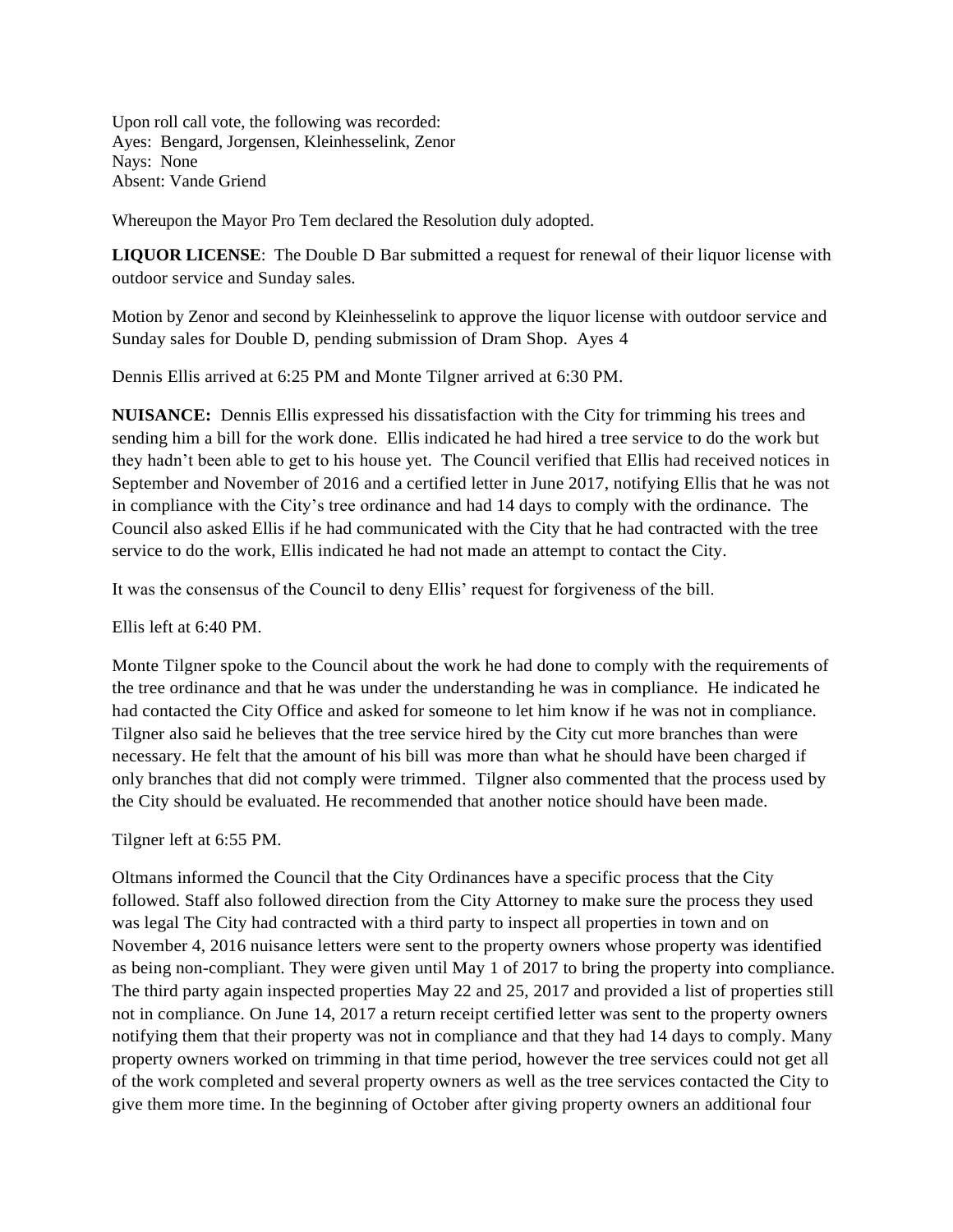months and with Fall approaching and the City staff inspected properties that were notified by certified letter and compiled a list of those who still remained non-compliant. The City then had the trees trimmed to bring the properties into compliance.

Motion by Zenor and second by Bengard to approve Tilgner's request for a bill reduction to the contractors minimum charge due to the fact that an attempt at communication was made and that more work had been done than was necessary to comply with the ordinance. Ayes 4

**CITY ATTORNEY:** Oltmans presented the Council with a contract from the City Attorney for 2018. There were no changes from the 2017 contract.

Motion by Jorgensen and second by Kleinhesselink to approve the 2018 Contract for City Attorney. Ayes 4

**ZONING:** Oltmans presented the Council with a contract from Quintin Van Es, Independent Contractor for 2018. There were no changes from the 2017 contract.

Motion by Kleinhesselink and second by Jorgensen to approve the 2018 Contract for Independent Contractor. Ayes 4

**EQUIPMENT STORAGE:** Oltmans presented the Council with a contract for the Van Es Building Lease for 2018. There were no changes from the 2017 contract.

Motion by Bengard and second by Kleinhesselink to approve the 2018 Contract for City Attorney. Ayes 4

**PERSONNEL: EMPLOYEE BENEFITS PACKAGE:** Oltmans presented the Council with the employee benefits package for the coming year from Willett Insurance.

Motion by Kleinhesselink and second by Zenor to approve the employee benefits package prepared by Willett Insurance. Ayes 4

**EMPLOYEE RECOGNITION DINNER POLICY:** Motion by Jorgensen and second by Kleinhesselink that in recognition of efforts of employees of the City of Alton, the Council would like to hold an annual employee recognition dinner in December and to give a gift of appreciation. Ayes 4

# **OTHER BUSINESS:**

Oltmans updated the Council on the electric and gas efficiency goals the City is required to have. Oltmans informed the Council on what the goals are City's current percentage of the goal. He also updated the Council on the work Leonard Pottebaum does to attain the goals.

Oltmans informed the Council he was approached by Wes Van Ommeren about the City's interest in buying the Van Ommeren Carpentry building next to the City Office. The Council expressed interest and instructed Oltmans to gather more information on price, taxes, and utilities for the building.